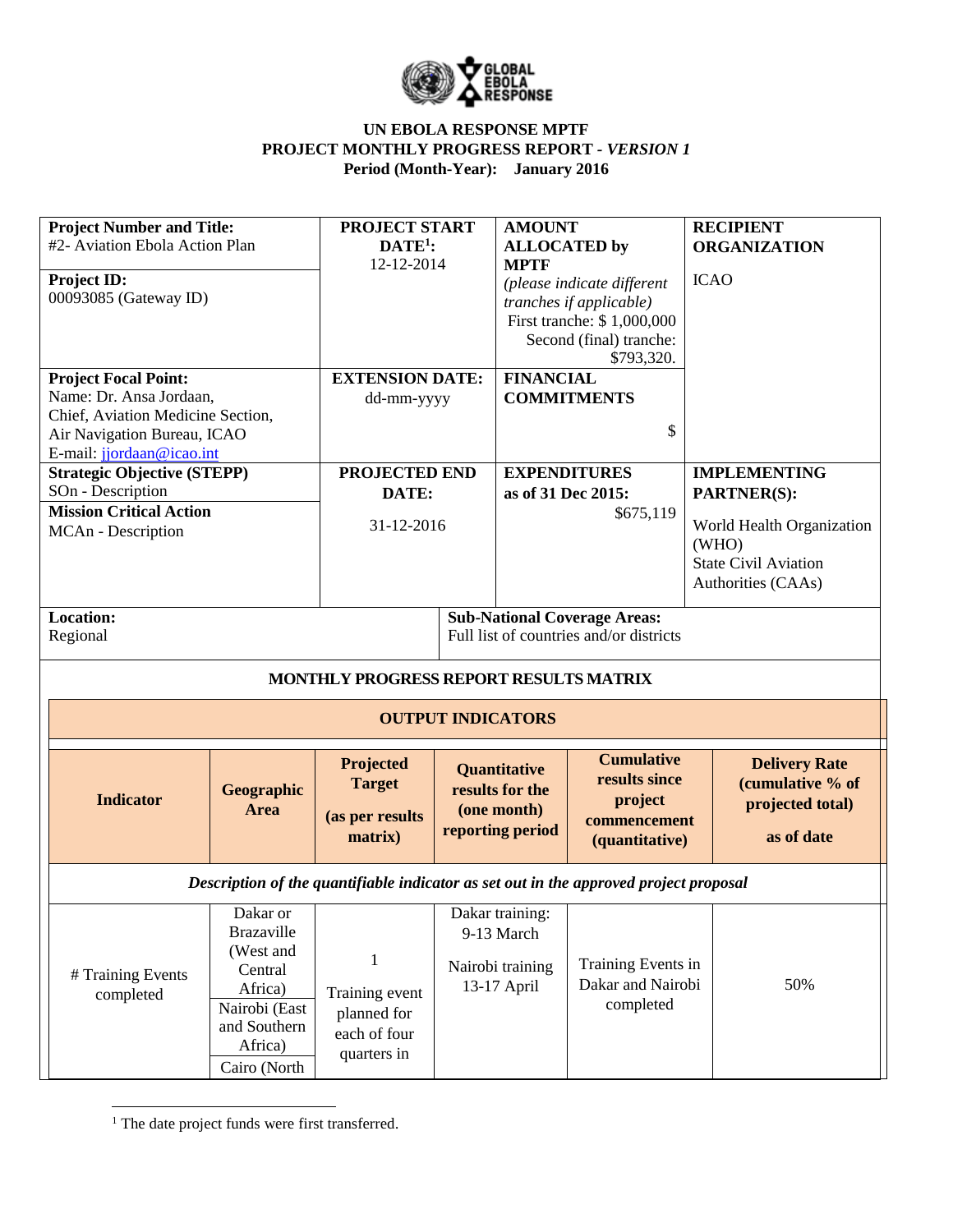

|                                                    | Africa and<br>Middle East)<br>Paris or<br>Copenhagen<br>(European<br>States)<br>Guinea<br>Bissau, Cote<br>d'Ivoire<br>Burkina                                                                                                                                               | 2015<br>2 States visits<br>Last quarter<br>2014<br>2 States visits                                          | Completed<br>(funded by non-<br>MPTF sources)<br>Completed                                                                                                                                                                                               | 100%      | 100%      |
|----------------------------------------------------|-----------------------------------------------------------------------------------------------------------------------------------------------------------------------------------------------------------------------------------------------------------------------------|-------------------------------------------------------------------------------------------------------------|----------------------------------------------------------------------------------------------------------------------------------------------------------------------------------------------------------------------------------------------------------|-----------|-----------|
|                                                    | Faso, Mali                                                                                                                                                                                                                                                                  | $1st$ quarter<br>2015                                                                                       |                                                                                                                                                                                                                                                          | 100%      | 100%      |
| # of State and Airport<br><b>Assistance Visits</b> | Guinea,<br>Liberia,<br>Sierra Leone<br>Nigeria,<br>Senegal<br>Benin,<br>Cameroon,<br>Central<br>African<br>Republic,<br>Democratic<br>Republic of<br>Congo,<br>Ethiopia,<br>Gambia,<br>Ghana,<br>Mauritania,<br>South Sudan,<br>Niger and<br>Togo<br>France, UK,<br>Belgium | 16 States visits<br>2 <sup>nd</sup> and 3 <sup>rd</sup><br>quarter 2015<br>7 States visits<br>$4th$ quarter | 12 Assistance<br>Visits completed<br>(April to end<br>November 2015):<br>Guinea,<br>Liberia,<br>Sierra Leone<br>Nigeria,<br>Benin,<br>Ghana,<br>Togo<br>Gambia,<br>Mauritania,<br>Democratic<br>Republic of<br>Congo<br>Oct 2015 -<br>Cameroon,<br>Niger | 75%       | 75%       |
|                                                    | Kenya,<br>Morocco,<br>UAE,<br>Turkey                                                                                                                                                                                                                                        | 2015<br>(Postponed to<br>2016)                                                                              | $\rm N/A$                                                                                                                                                                                                                                                | $\rm N/A$ | $\rm N/A$ |
|                                                    |                                                                                                                                                                                                                                                                             |                                                                                                             |                                                                                                                                                                                                                                                          |           |           |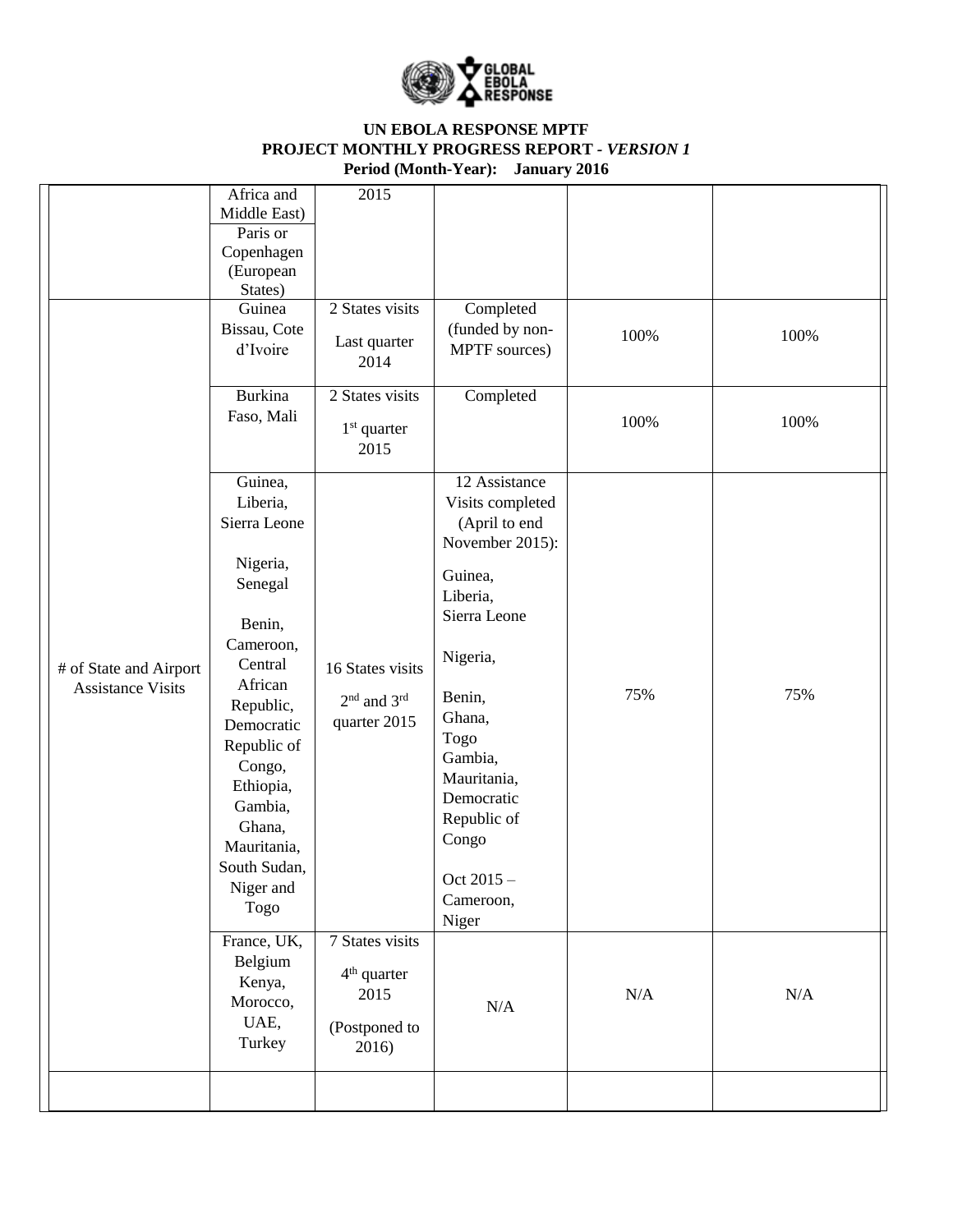

# **EFFECT INDICATORS (if available for the reporting period) NARRATIVE Situation Update** (*please describe critical changes, if any, in the situation that affect the project (1-2 paragraphs*)) This month was utilized to plan and arrange Action Plan activities for 2016 and no Assistance Visits (AVs) were undertaken during January. Activities will re-commence in February 2016. During 2016 initial AVs are scheduled for the following States: Senegal; Kenya; Equatorial Guinea, Mozambique and South Africa. An initial AV is in the process of being planned for Ethiopia. Repeat AVs (as a progress check) are currently scheduled during 2016 for Liberia; Guinea; Sierra Leone; Nigeria; Mali; Guinea Bissau and Cote d'Ivoire. A training event is confirmed for the Middle East region during 29 February – 3 March, in Cairo. Participants from ICAO will include: **From ICAO HQ in Montreal:** Dr Ansa Jordaan, Chief, Aviation Medicine Dr Anthony Evans, Aviation Medicine Expert **From Singapore:** Dr Jarnail Singh, Chairman, Civil Aviation Medical Board CAA Singapore and CAPSCA Global Technical Advisor **From the ICAO Regional Office in Cairo:** Mr Adel Ramlawi, Regional Officer, Aerodromes and Ground Aids In addition, a meeting between ICAO and the Pan American Health Organization/World Health Organization was held to

consider how best to maximize resources available to the ICAO *Collaborative Arrangement for the Prevention and Management of Public Health Events in Civil Aviation* (CAPSCA) programme. The meeting was not focused on Africa but